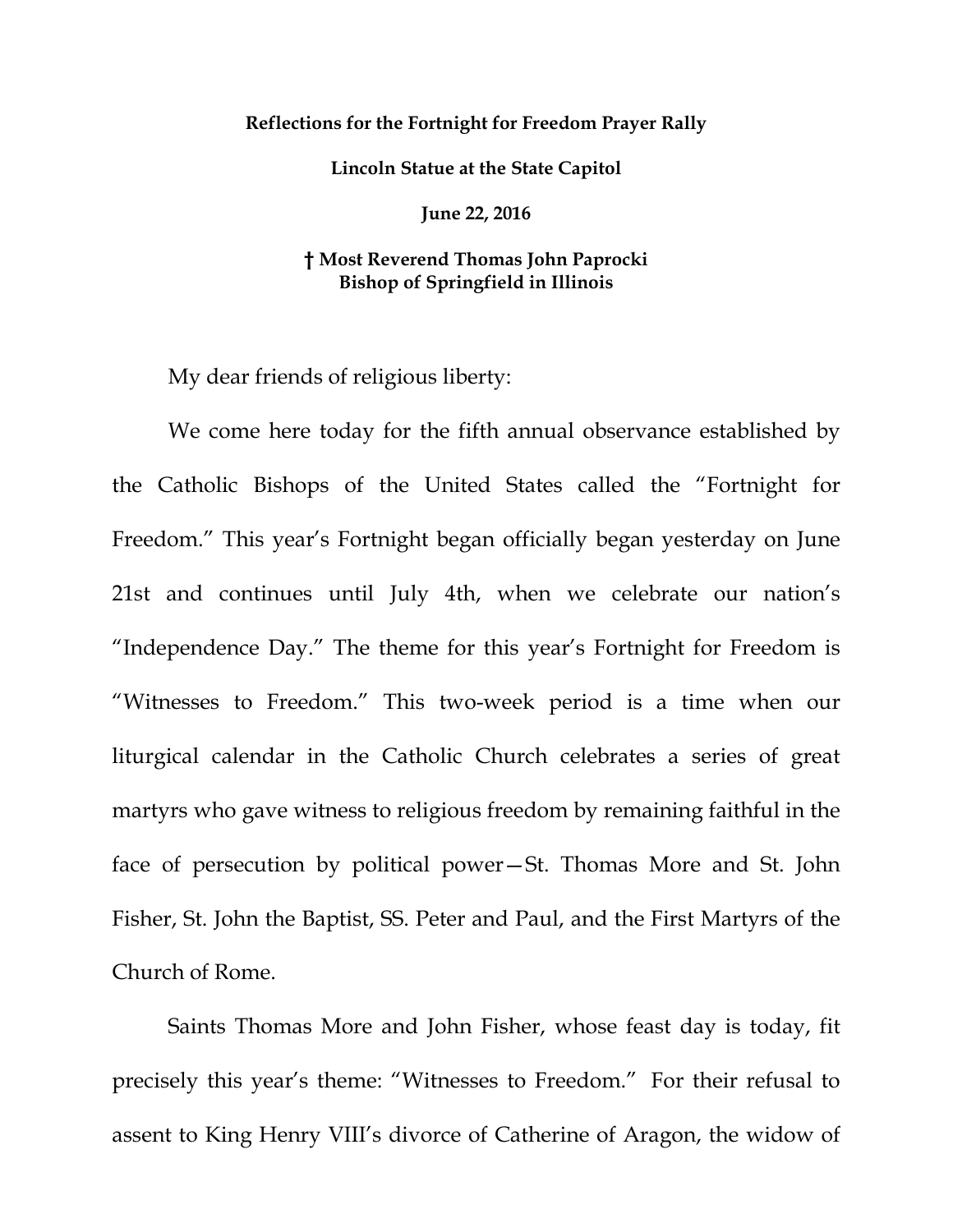his brother, and Henry's marriage to Anne Boleyn, as well as their refusal to sign the Oath of Supremacy accepting Henry as head of the Church of England, both were martyred in 1535; they were beheaded nine days apart.

In his apostolic letter proclaiming St. Thomas More the patron of statesmen and politicians, St. John Paul II wrote, "What enlightened his conscience was the sense that man cannot be sundered from God, nor politics from morality." St. John Fisher also fits that mold.

When both men were canonized in 1935, Pius XI said of John Fisher in his homily, "It was because of his courageous determination to defend the sacred bond of Christian marriage — a bond indissoluble for all, even for those who wear the royal diadem — and to vindicate the primacy with which the Roman pontiffs are invested by divine command."

Regarding St. Thomas More, Pope Pius XI observed that, "when he saw that the doctrines of the Church were gravely endangered, he knew how to despise resolutely the flattery of human respect, how to resist, in accordance with his duty, the supreme head of the state when there was question of things commanded by God and the Church, and how to renounce with dignity the high office with which he was invested."

Bishop John Fisher was named a Cardinal of the Church while he was in prison. In his canonization homily, Pius XI described Cardinal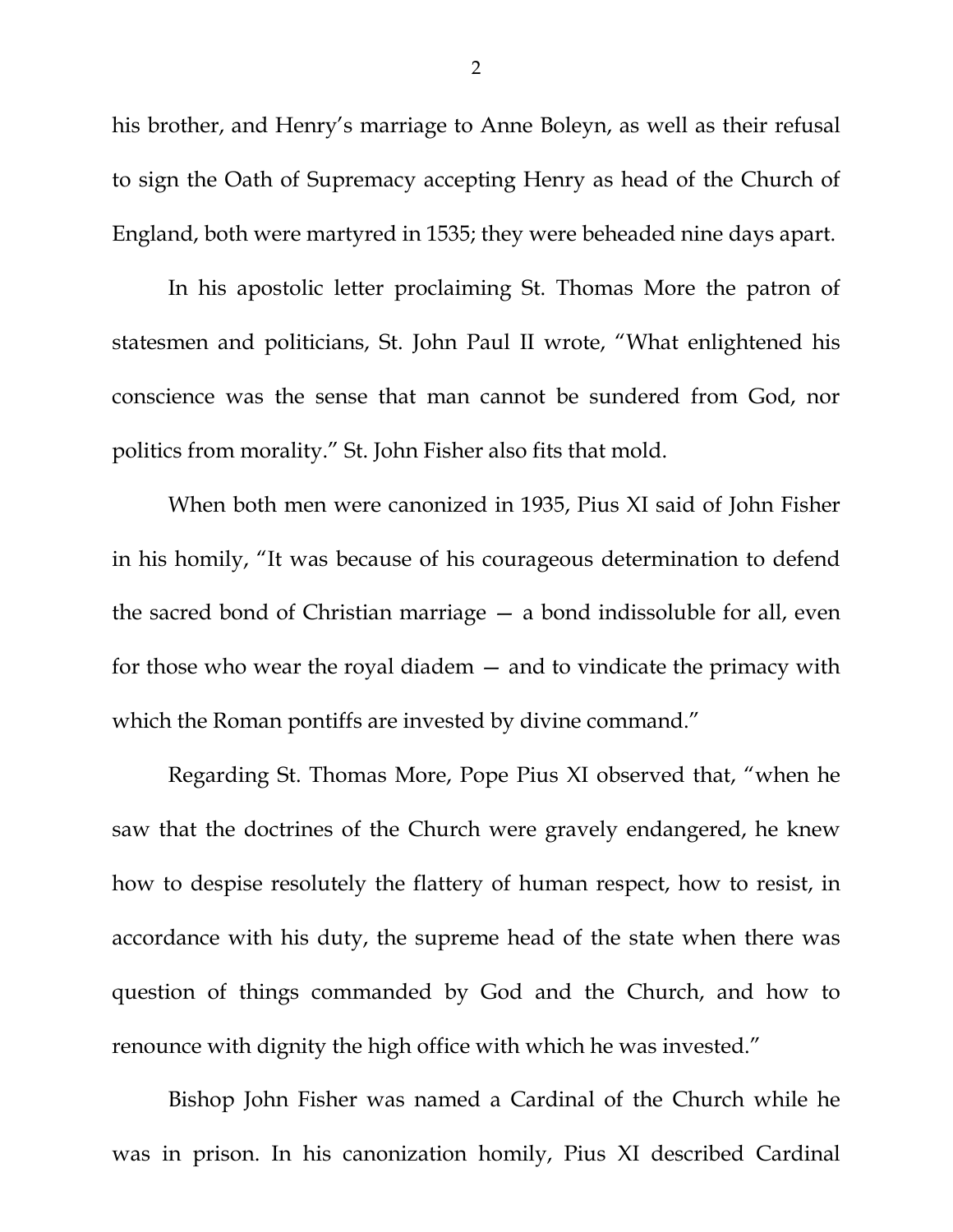Fisher on his way to the scaffold as raising prayers in supplication for himself, for his people and for his king. "Thus did he give another clear proof that the Catholic religion does not weaken, but increases, the love of one's country."

Saints such as Thomas More, John Fisher and John the Baptist died as martyrs because of their belief in the true meaning of marriage and human sexuality. We should draw strength from their example.

As we celebrate this Fortnight for Freedom, it is good to reflect on the true meaning of freedom. There is the false notion of freedom, as seen in the words of Supreme Court Justice Anthony Kennedy, who wrote his infamous "mystery passage in the 1992 decision of the United States Supreme Court, *Planned Parenthood v. Casey:* "At the heart of liberty is the right to define one's own concept of existence, of meaning, of the universe, and of the mystery of human life."

This theme was repeated in the decision of *Obergefell v. Hodges*, issued one year ago on June 26, where Justice Kennedy said, "The Constitution promises liberty to all within its reach, a liberty that includes certain specific rights that allow persons, within a lawful realm, to define and express their identity." One might call this fantasy freedom, where people use their imaginations to create their own subjective realities. The current